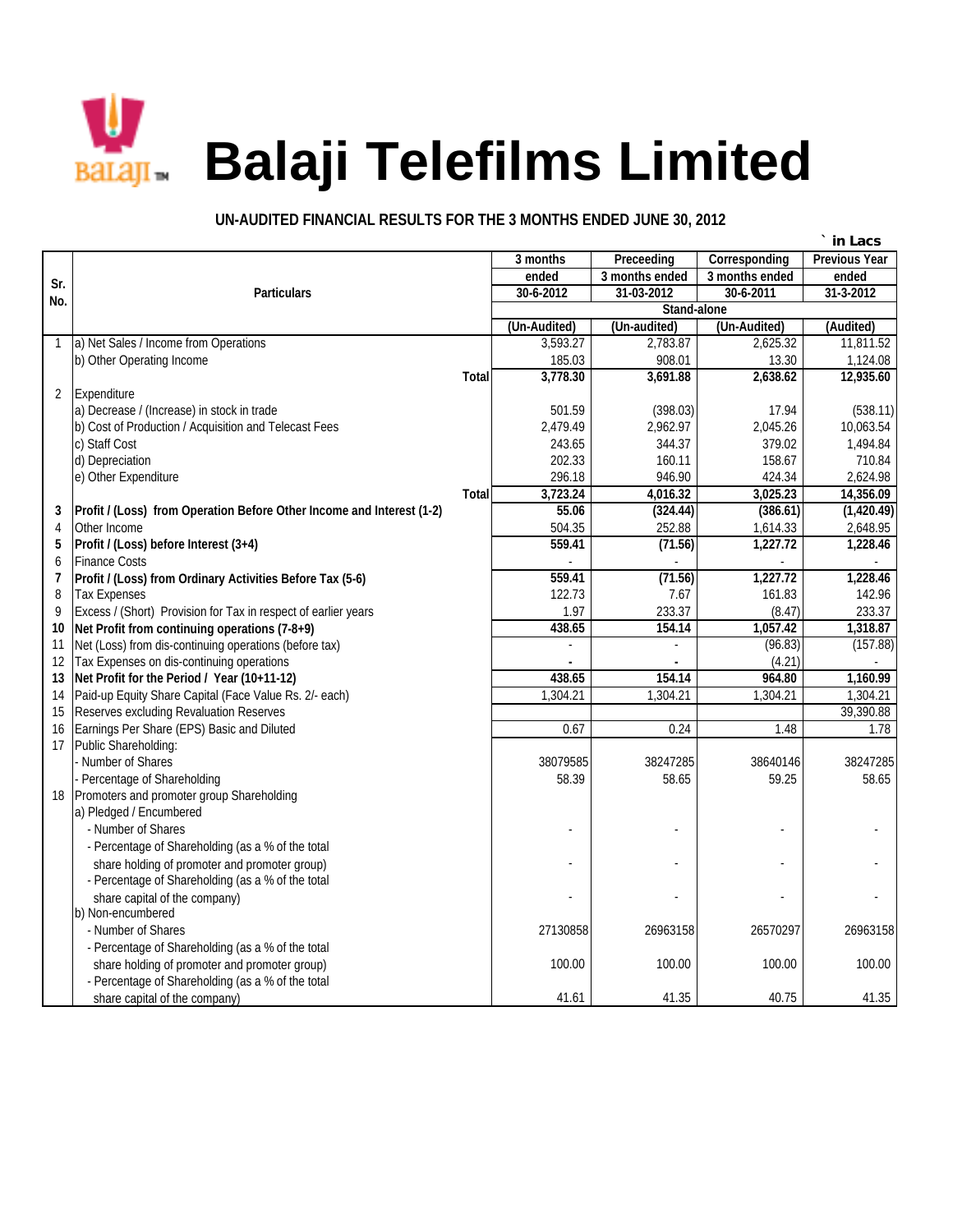## **SEGMENT WISE REVENUE, RESULTS AND CAPITAL EMPLOYED**

|                |                                                            | 3 months           | Preceeding     | Corresponding  | <b>Previous Year</b> |  |  |  |
|----------------|------------------------------------------------------------|--------------------|----------------|----------------|----------------------|--|--|--|
| Sr.            |                                                            | ended              | 3 months ended | 3 months ended | ended                |  |  |  |
| No.            | <b>Particulars</b>                                         | 30-6-2012          | 31-03-2012     | 30-6-2011      | 31-3-2012            |  |  |  |
|                |                                                            | <b>Stand-alone</b> |                |                |                      |  |  |  |
|                |                                                            | (Un-Audited)       | (Un-audited)   | (Un-Audited)   | (Audited)            |  |  |  |
|                | Segment Revenue                                            |                    |                |                |                      |  |  |  |
|                | a) Commissioned Programs                                   | 3,349.64           | 2,541.60       | 2,216.08       | 10,369.42            |  |  |  |
|                | b) Sponsored Programs                                      | 242.85             | 240.86         | 407.12         | 1,431.98             |  |  |  |
|                | Total                                                      | 3,592.49           | 2,782.46       | 2,623.20       | 11,801.40            |  |  |  |
|                | Less: Inter Segment Revenue                                |                    |                |                |                      |  |  |  |
|                | <b>Total Net Sales/Income from Operations</b>              | 3,592.49           | 2,782.46       | 2,623.20       | 11,801.40            |  |  |  |
| $\overline{2}$ | <b>Segment Results</b>                                     |                    |                |                |                      |  |  |  |
|                | Profit Before Tax and Interest from each Segment           |                    |                |                |                      |  |  |  |
|                | a) Commissioned Programs (includes other operating income) | 568.84             | 218.93         | 425.03         | 1,337.68             |  |  |  |
|                | b) Sponsored Programs                                      | (73.61)            | (137.93)       | 71.34          | 18.46                |  |  |  |
|                | <b>Total</b>                                               | 495.23             | 81.00          | 496.37         | 1,356.14             |  |  |  |
|                | Less: (i) Interest                                         |                    |                |                |                      |  |  |  |
|                | (ii) Other Unallocable Expenditure                         | 441.25             | 727.31         | 1,195.79       | 3,927.05             |  |  |  |
|                | (iii) Unallocable Income                                   | (505.43)           | (574.75)       | (1,830.31)     | (3,641.49)           |  |  |  |
|                | Total (Loss) / Profit before tax                           | 559.41             | (71.56)        | 1,130.89       | 1,070.58             |  |  |  |
| 3              | Capital Employed                                           |                    |                |                |                      |  |  |  |
|                | (Segment Assets - Segment Liabilities)                     |                    |                |                |                      |  |  |  |
|                | a) Commissioned Programs                                   | 4,610.60           | 4,774.41       | 4,542.86       | 4,774.41             |  |  |  |
|                | b) Sponsored Programs                                      | 333.70             | 516.18         | 478.86         | 516.18               |  |  |  |
|                | c) Unallocable                                             | 36,189.44          | 35,404.50      | 35,628.72      | 35,404.50            |  |  |  |
|                | <b>Total</b>                                               | 41,133.73          | 40,695.09      | 40,650.44      | 40,695.09            |  |  |  |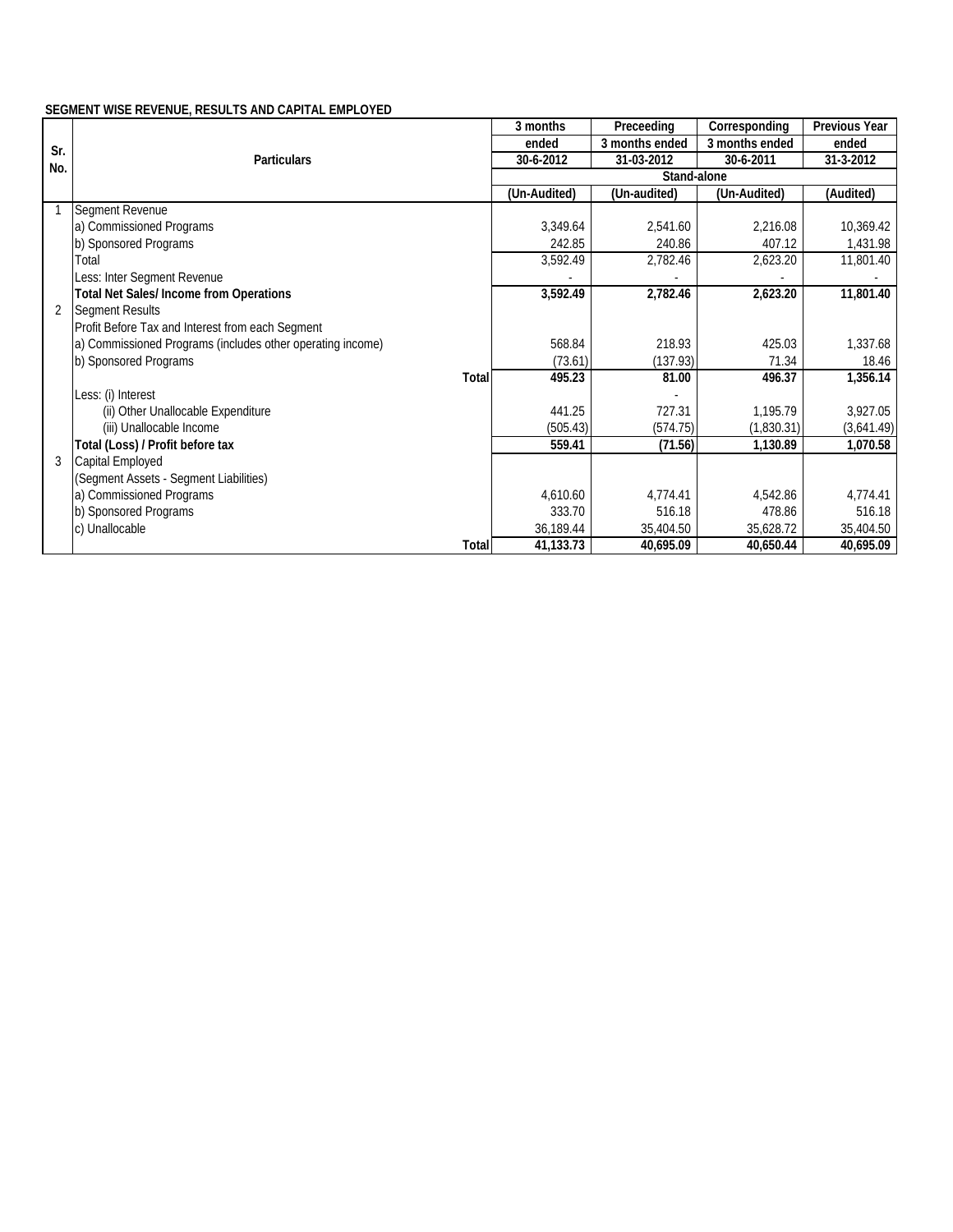## Notes:

1. During the previous year, the Company in accordance with the shareholders approval vide, resolution passed through postal ballot, has entered into binding business transfer agreements, to sell its Mobile and Education division for a consolidated sum of R 837.00 lacs on slump sale basis, based on fair value determined by an independent firm of Chartered Accountants. As per the terms of the agreements, the transactions would be effective on receipt of full consideration within a period not exceeding a period of 90 days from the date of the agreements. Accordingly, the net consideration of R 824.80 lacs has been accounted in the last quarter of the previous year as "other operating income".

The disclosures as required by AS 24 are as under:

|                            |                              |               |          |                               |                      |          |                              |               |          |                            |               | III LAGS  |
|----------------------------|------------------------------|---------------|----------|-------------------------------|----------------------|----------|------------------------------|---------------|----------|----------------------------|---------------|-----------|
| <b>Particulars</b>         | Quarter ending June 30, 2012 |               |          | Quarter ending March 31, 2012 |                      |          | Quarter ending June 30, 2011 |               |          | Year ending March 31, 2012 |               |           |
|                            | Continuing                   | Discontinuing |          | Continuing                    | <b>Discontinuing</b> |          | Continuing                   | Discontinuing |          | Continuing                 | Discontinuing |           |
|                            | Operation                    | Operation     | Total    | Operation                     | Operation            | Total    | Operation                    | Operation     | Total    | Operation                  | Operation     | Total     |
| Turnover (net)             | 3,778.30                     |               | 3.778.30 | 3.691.88                      |                      | 3.691.88 | 2.638.62                     | 215.16        | 2.853.78 | 12.935.60                  | 661.97        | 13.597.57 |
| Other Income               | 504.35                       |               | 504.35   | 252.88                        |                      | 252.88   | 1.614.33                     |               | 1.614.33 | 2.648.95                   |               | 2,648.95  |
| <b>Total Income</b>        | 1,282.65                     |               | 1.282.65 | 3.944.76                      |                      | 3.944.76 | 4.252.95                     | 215.16        | 4.468.11 | 15.584.56                  | 661.97        | 16,246.53 |
| <b>Total Expenditure</b>   | 3,723.24                     |               | 3.723.24 | 4.016.32                      |                      | 4.016.32 | 3,023.92                     | 312.00        | 3.335.92 | 14.356.09                  | 819.85        | 15,175.95 |
| Profit / (Loss) before tax | 559.41                       |               | 559.41   | (71.56)                       |                      | (71.56)  | 1.229.03                     | (96.83)       | 1.132.19 | 1,228.46                   | (157.88)      | 1,070.58  |
| Provision for taxation     | 120.76                       |               | 120.76   | (225.70)                      |                      | (225.70) | 163.18                       | 4.21          | 167.39   | (90.41)                    |               | (90.41)   |
| Profit / (Loss) after tax  | 438.65                       |               | 438.65   | 154.14                        |                      | 154.14   | 1.065.85                     | (101.04)      | 964.80   | .318.87                    | (157.88)      | 1.160.99  |

**` in Lacs**

Details of revenue and expenses of continued and discontinued operations for standalone financial results are as follows

- 2. During the previous financial years, the Company had received demand notices from the Office of the Commissioner of Service Tax, Mumbai aggregating to R 9,245.00 lacs (excluding interest and penalty) pertaining to Service tax for the period from April 2006 to March 2010 on exports made to one of the customers of the Company. On appeal, the matter pertaining to the period from April 2006 to March 2008 was adjudicated in favour of the Company. The Commissioner has further filed an appeal against the adjudication with the Customs, Excise & Service Tax Appellate Tribunal. The matter is pending for hearing, including for the balance period from April 2008 to March 2010.
- 3. During the previous financial years, the Company had received notices of demand from the Department of Sales Tax, Government of Maharashtra, to the extent of R 17,107.87 lacs (including interest and penalty) pertaining to the years 2000 to 2004. The department has sought to tax the Sales revenue of the Company under the 'Commissioned Programs' category to Sales tax under the Bombay Sales Tax Act, 1959. The Company has appealed against the said order of the Sales Tax Officer to the Deputy Commissioner (Appeals) and the same is pending adjudication.
- 4. There were no Investors Complaints pending at the beginning of the quarter. The Company has received 9 complaints from the investors during the quarter ended June 30, 2012 and all the complaints were disposed off during the quarter. There were no complaints lying unsolved at the end of the quarter.
- 5. Figures for the preceeding quarter ended March 31, 2012 are the balancing figures between the audited figures in respect of the full financial year ending March 31, 2012 and the published year to date figures up to the third quarter of the financial year.